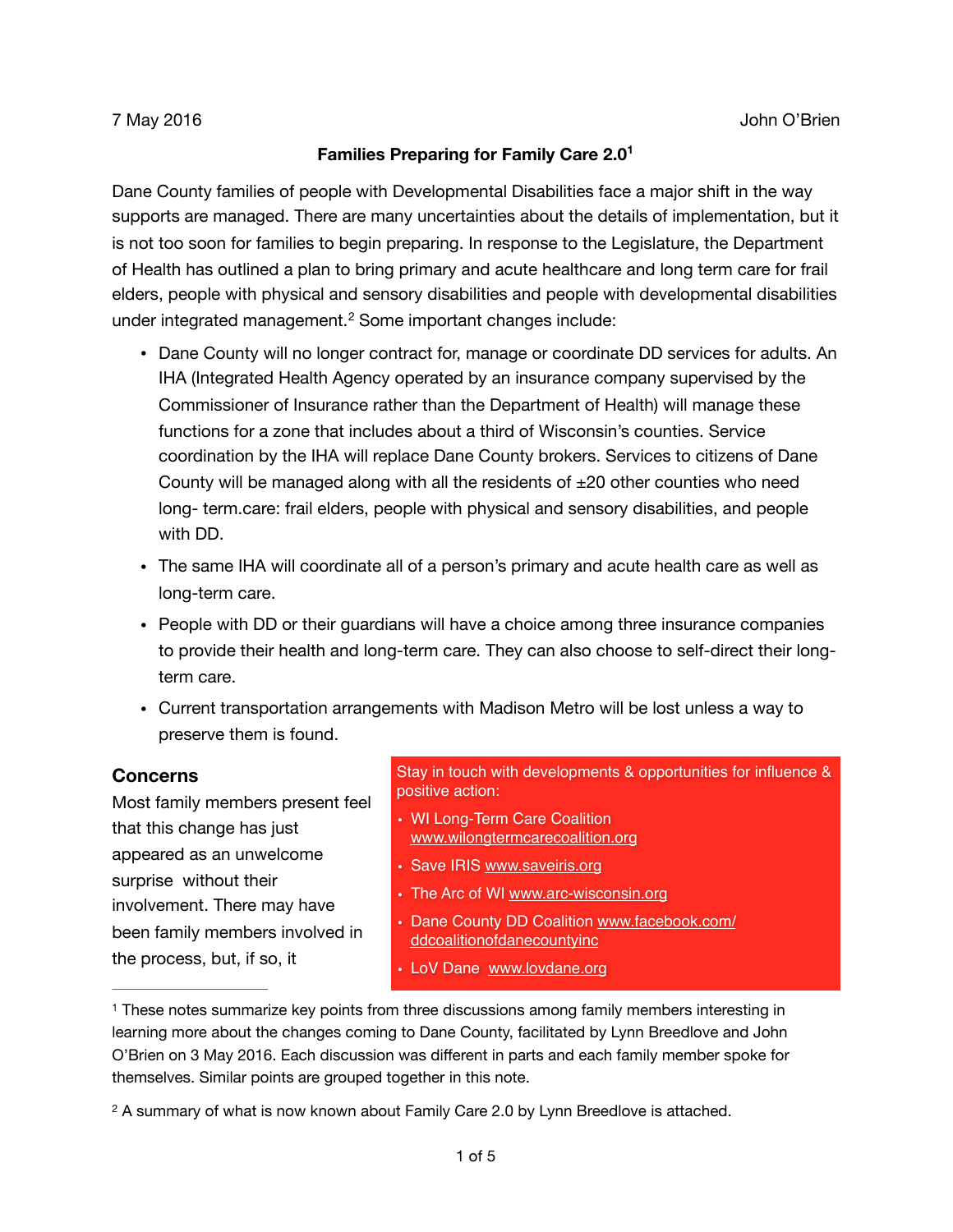happened in a way that neither included nor informed them. They have not been consulted so far and if they could reverse the change, they would. A number want to make the most of whatever opportunities remain to have a say in the development and implementation of the process. They would welcome updated information and connections to others working to have a positive influence. They want to know where these ideas came from and what the evidence and experience in other states is to support them. (The box above provides web links that will help with this. Family Care 2.0 is also regularly covered in the media –

[www.wilongtermcarecoalition.org](http://www.wilongtermcarecoalition.org) provides links to media coverage across Wisconsin. A sense of how a similar approach is working in a nearby state can be found in occasional stories available on the *DesMoines Register* website.)

The current system has many imperfections but it offers almost everyone support for a good quality life most of the time and its managers and providers have kept up efforts to improve for more than 40 years. The system is local and accountable to local elected officials. Some parents have trusted the system to play a significant part in answering the question, "Who can I trust with my son or daughter's life when I am no longer able to?" The shift from being citizens supported by locally accountable people to being customers expected to seek the best deal from competing, large insurance companies is a big and disturbing one for some family members.

Many family members value their relationship with their brokers and count on them for a variety of kinds of assistance, from managing paperwork to carrying knowledge of and standing up for what is most important in the person's life. Brokers have personal relationships which have often lasted for years. They are involved in people's lives and regularly in touch. Families want to maintain the personal connection that supports them. Having service coordinators work at a greater organizational –if not geographic– distance than brokers do now sacrifices a great deal. In the current system brokers are part of a negotiation process to determine individual budgets and manage unusual costs. If IHA service coordinators are tied to standardized templates and protocols (as is common in the insurance industry), there will be a significant loss in flexibility.

Some families see a big difference between managing long-term support and managing the costs of primary and acute health care. Long-term support immediately affects everyday life, every day through the whole lifespan. There is a risk that medical model thinking and practices will spill over into IHAs approach to long term support. This will dilute the values on support for citizenship and community participation that have built good supports.

Many family members see caring, personal relationships as fundamental to their family member's well being. They are concerned that a numbers game will have more weight in decision making than care for people does.

Many family members are satisfied with their provider organizations and with the relationships they and their family members have with provider staff. Some of these relationships are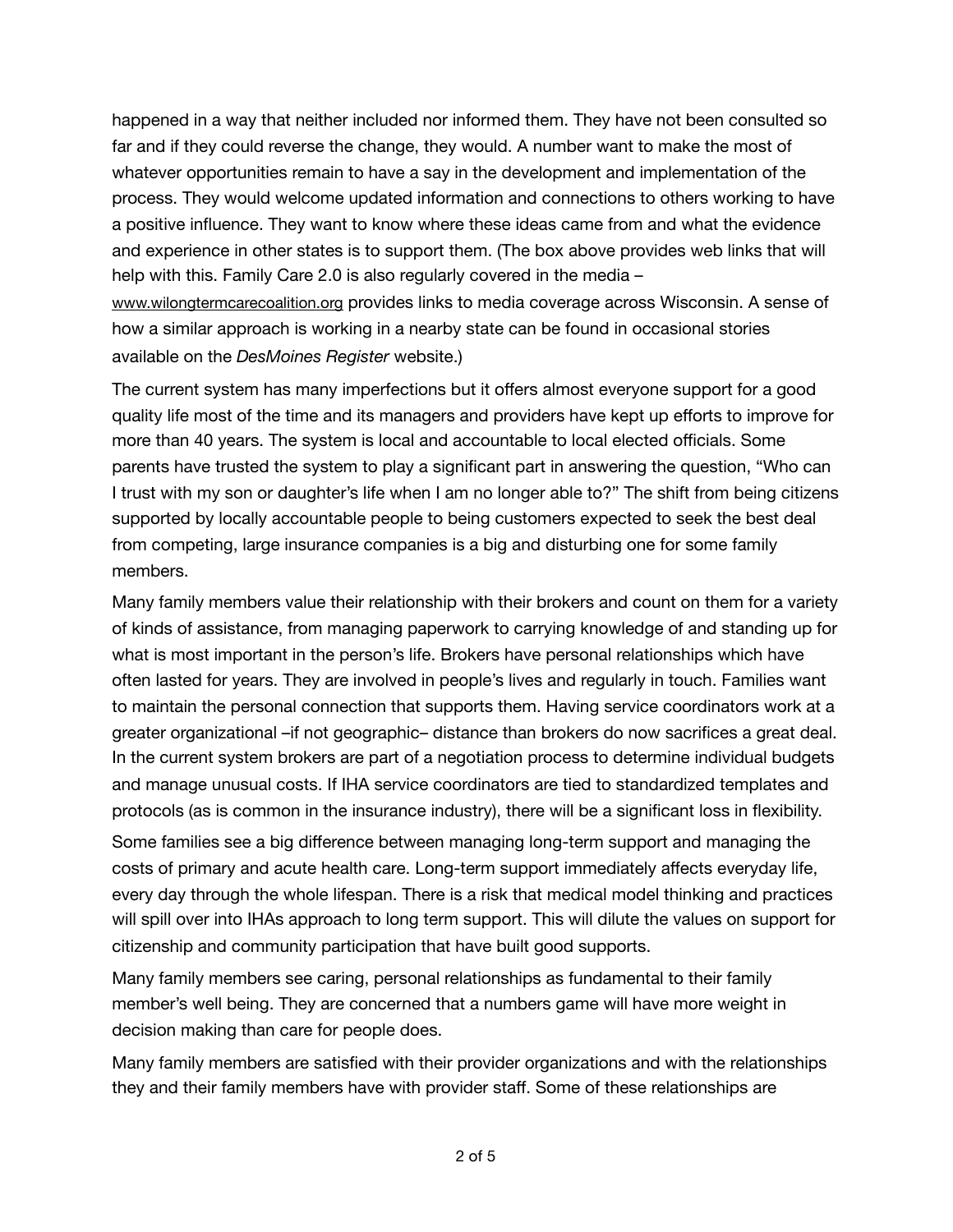decades long. Dane County has encouraged local providers, including a number of small organizations. IHAs might favor bigger organizations that work state or nation wide. IHAs might also push to shift people to providers that promise lower costs.This would mean more transitions that disrupt people's lives.

Given the shortage of direct support workers, each group wondered how IHAs will pay them and assure adequate funds for their training and supervision. They are concerned that IHSs will not respect Dane County's Living Wage Policy, making the scarcity worse. They want to know what affirmative steps IHAs will take to improve the supply and retention of skilled direct support workers.

Some family members are aware of the very large disparity in numbers employed in Dane County and those employed under the management of current Family Care organizations (3 to 5 times more people with DD have community jobs in Dane County). They value their family member's job and want to be sure that IHAs pull other counties up rather than dragging Dane County's employment rate down.

Some families are aware that Dane County supports many more people to live in person-scale supported living arrangements outside the family home than other areas of Wisconsin do. They are concerned that IHAs might be slower to offer people the opportunity to move out of their family home. Some also think that IHAs might assume that bigger group living arrangements are cheaper and pull people into bigger groups. IHAs might even come up with a modern form of institution, gathering unusually large numbers of people under one roof maybe with the rationale that the facility will provide specialized services.

Some family members are skeptical of the idea that for-profit IHAs can find enough effective measures to economize to avoid using their position to push rates and the quality of support down. They believe it likely that profit seeking will compromise quality. The fact that costs of acute health care are also an IHA responsibility increases their concern.

Some people with DD have complex medical conditions that are managed by sustained relationships with health care providers from different provider networks. It is essential that IHAs make it easy to preserve these hard won relationships. There are also questions of how resilient IHAs will be to paying for very high cost medical conditions, including questions about provision for adequate re-insurance.

Some people with DD have complex behavioral health issues. Support from TIES has been critical to their wellbeing and the collaborative relationships TIES staff have established with people, families and provider staff need to be preserved.

The loss of current transportation arrangements would impose significant limits on many people's lives.

In recent implementations of Family Care, County staff have been forbidden by the Department of Health to communicate with citizens about matters related to the change. It is uncertain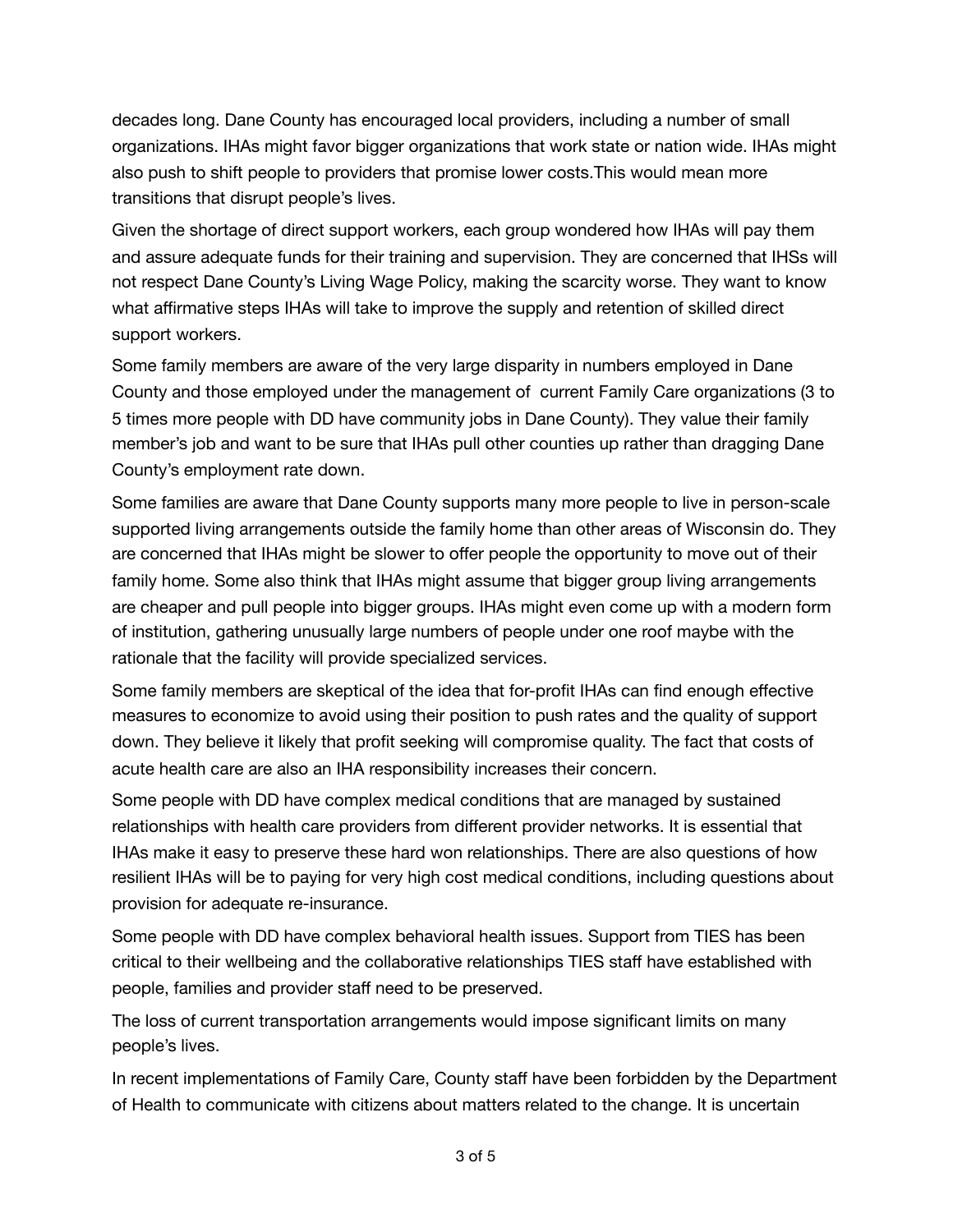whether this policy will carry over to the implementation of Family Care 2.0 but it encourages families to find or develop independent sources of information and be active in sharing what they know.

## **Moving Forward**

Thinking about such big changes –imposed without consultation on people with DD, families, service providers, and local government officials who have worked hard for a generation to build supports that people can count on– can be a source of fear and anger that leads to cynicism, discouragement and resignation. The future for people with DD depends now, as it always has, on people who resist discouragement and work together to find the best way forward. Withdrawing to wait and see what the new system will give separate individuals won't make a difference to what comes. Neither will trying to get as much as possible for one's own family member without regard for everyone else affected by the change. What will make a difference is being as active as possible in alliance with as many people as possible to use as many channels as possible to influence what happens and respond to make the best of whatever the changes are.

Everyone can take responsibility for staying informed by using the web links and taking opportunities to get together with others. There are already efforts to learn from families in current Family Care areas (contact [stefanie@lovdane.org\)](mailto:stefanie@lovdane.org) Everyone can take responsibility for making sure that extended family and friends know about the changes and what they can do to help. As things unfold family members can decide what do to make best of what comes for everyone, including those people whose families are unable to be an active support. There are a range of opportunities for action from letter writing and offering testimony to actively participating in and organizing group efforts to support positive action for individuals and for the whole community.

In addition to influencing Family Care 2.0, there is an important local conversation to have. For decades Dane County has chosen to make additional investment in support to its citizens with DD and their families. Family Care 2.0 reduces local investment in Medicaid funded long-term care each year for five years. This raises the question, *Once Family Care has taken over responsibility for managing a network of adult service providers, how will Dane County government invest in adult citizens with DD?* Finding a resolution to the potential loss of transportation funding is an urgent community issue. This might make a good place to focus the local conversation now.

Family Care 2.0 provides an option for people or guardians to choose self-direction. While important details are uncertain, it will surely be different from the approach to self-direction Dane County has pursued since the mid-1990s. As many families as possible should keep themselves informed and consider the self-direction option as the best way to preserve and